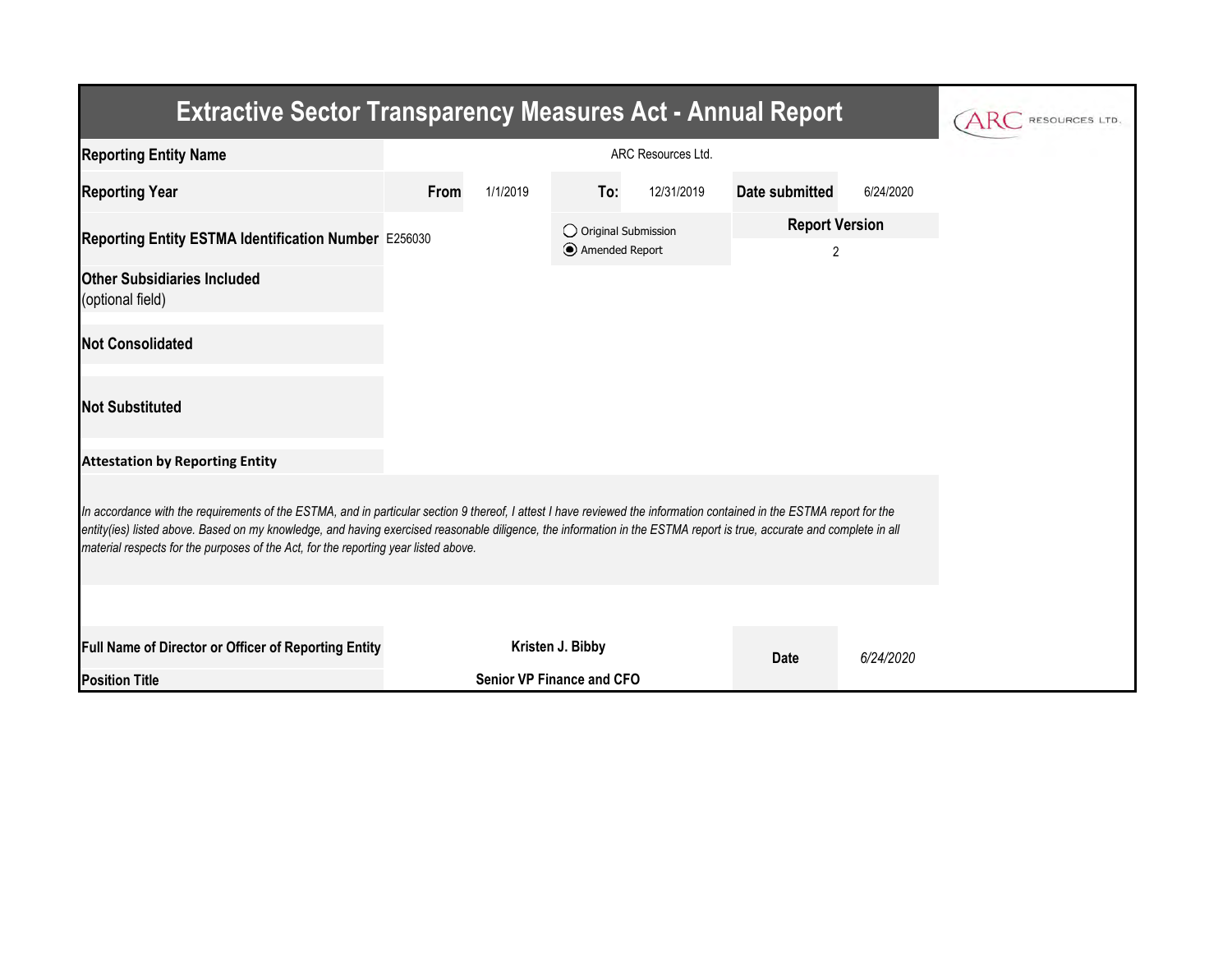| <b>Extractive Sector Transparency Measures Act - Annual Report</b>                                                                                                    |                                                    |                                                                                                         |                    |                  |                            |                                |                |                  |                                                         |                                      |                                                                                                                                                                             |  |
|-----------------------------------------------------------------------------------------------------------------------------------------------------------------------|----------------------------------------------------|---------------------------------------------------------------------------------------------------------|--------------------|------------------|----------------------------|--------------------------------|----------------|------------------|---------------------------------------------------------|--------------------------------------|-----------------------------------------------------------------------------------------------------------------------------------------------------------------------------|--|
| <b>Reporting Year</b>                                                                                                                                                 | From:                                              | 1/1/2019                                                                                                | To:                | 12/31/2019       |                            |                                |                |                  |                                                         |                                      |                                                                                                                                                                             |  |
| <b>Reporting Entity Name</b>                                                                                                                                          |                                                    |                                                                                                         | ARC Resources Ltd. |                  | Currency of the Report CAD |                                |                |                  |                                                         |                                      |                                                                                                                                                                             |  |
| <b>Reporting Entity ESTMA</b>                                                                                                                                         | E256030                                            |                                                                                                         |                    |                  |                            |                                |                |                  |                                                         |                                      |                                                                                                                                                                             |  |
| <b>Identification Number</b>                                                                                                                                          |                                                    |                                                                                                         |                    |                  |                            |                                |                |                  |                                                         |                                      |                                                                                                                                                                             |  |
| <b>Subsidiary Reporting Entities (if</b>                                                                                                                              |                                                    |                                                                                                         |                    |                  |                            |                                |                |                  |                                                         |                                      |                                                                                                                                                                             |  |
| necessary)                                                                                                                                                            |                                                    |                                                                                                         |                    |                  |                            |                                |                |                  |                                                         |                                      |                                                                                                                                                                             |  |
|                                                                                                                                                                       | <b>Payments by Payee</b>                           |                                                                                                         |                    |                  |                            |                                |                |                  |                                                         |                                      |                                                                                                                                                                             |  |
| Country                                                                                                                                                               | Payee Name                                         | Departments, Agency, etc<br>within Payee that Received<br>Payments <sup>2</sup>                         | <b>Taxes</b>       | <b>Royalties</b> | <b>Fees</b>                | <b>Production Entitlements</b> | <b>Bonuses</b> | <b>Dividends</b> | <b>Infrastructure</b><br>Improvement<br><b>Payments</b> | <b>Total Amount paid to</b><br>Payee | Notes <sup>34</sup>                                                                                                                                                         |  |
| Canada                                                                                                                                                                | <b>BRAZEAU COUNTY</b>                              |                                                                                                         | 5,240,000          |                  | 160,000                    |                                |                |                  |                                                         | 5,400,000                            |                                                                                                                                                                             |  |
| Canada                                                                                                                                                                | <b>CLEARWATER COUNTY</b>                           |                                                                                                         | 130,000            |                  |                            |                                |                |                  |                                                         | 130,000                              |                                                                                                                                                                             |  |
| Canada                                                                                                                                                                | MUNI DISTRICT-GREENVIEW<br>NO. 16                  |                                                                                                         | 2,090,000          |                  | 240,000                    |                                |                |                  |                                                         | 2,330,000                            |                                                                                                                                                                             |  |
| Canada                                                                                                                                                                | MUNICIPAL DISTRICT OF<br>TABER                     |                                                                                                         | 150,000            |                  |                            |                                |                |                  |                                                         | 150,000                              |                                                                                                                                                                             |  |
| Canada                                                                                                                                                                | PROVINCIAL GOVERNMENT-<br>ALBERTA                  | ALBERTA ENERGY REGULATOR                                                                                |                    |                  | 2,530,000                  |                                |                |                  |                                                         | 2,530,000                            |                                                                                                                                                                             |  |
| Canada                                                                                                                                                                | PROVINCIAL GOVERNMENT-<br>ALBERTA                  | ALBERTA PETROLEUM<br>MARKETING COMMISSION                                                               |                    | 190,000          |                            |                                |                |                  |                                                         | 190,000                              |                                                                                                                                                                             |  |
| Canada                                                                                                                                                                | <b>ALBERTA</b>                                     | PROVINCIAL GOVERNMENT- MINISTER OF FINANCE, PROVINCE<br>OF ALBERTA                                      |                    |                  | 700,000                    |                                | 680,000        |                  |                                                         | 1,380,000                            |                                                                                                                                                                             |  |
| Canada                                                                                                                                                                | PROVINCIAL GOVERNMENT-<br><b>ALBERTA</b>           | PROVINCIAL TREASURER OF<br><b>ALBERTA</b>                                                               |                    | 33,220,000       | 540,000                    |                                |                |                  |                                                         |                                      | Royalties paid in-kind total<br>\$30,390,000 and are valued at the<br>33,760,000 fair market value of the volumes taker<br>in-kind, based on ARC's realized<br>sales price. |  |
| Canada                                                                                                                                                                | PROVINCIAL GOVERNMENT-<br><b>ALBERTA</b>           | SPECIAL AREAS BOARD                                                                                     | 140,000            |                  |                            |                                |                |                  |                                                         | 140,000                              |                                                                                                                                                                             |  |
| Canada                                                                                                                                                                | PROVINCIAL GOVERNMENT -<br><b>BRITISH COLUMBIA</b> | ENERGY, MINES AND PETROLEM<br><b>RESOURCES</b>                                                          |                    |                  | 1.810.000                  |                                |                |                  |                                                         | 1,810,000                            |                                                                                                                                                                             |  |
| Canada                                                                                                                                                                | PROVINCIAL GOVERNMENT -<br><b>BRITISH COLUMBIA</b> | MINISTER OF FINANCE                                                                                     | 1,840,000          | 29,470,000       | 5,670,000                  |                                |                |                  |                                                         | 36,980,000                           |                                                                                                                                                                             |  |
| Canada                                                                                                                                                                | PROVINCIAL GOVERNMENT -<br><b>BRITISH COLUMBIA</b> | OIL AND GAS COMMISSION                                                                                  |                    |                  | 1,120,000                  |                                |                |                  |                                                         | 1,120,000                            |                                                                                                                                                                             |  |
| Canada                                                                                                                                                                | PROVINCIAL GOVERNMENT -<br>SASKATCHEWAN            | SASKATCHEWAN MINISTRY OF<br>THE ECONOMY                                                                 |                    | 280,000          |                            |                                |                |                  |                                                         | 280,000                              |                                                                                                                                                                             |  |
| Canada                                                                                                                                                                | SADDLE HILLS COUNTY                                |                                                                                                         | 390,000            |                  |                            |                                |                |                  |                                                         | 390,000                              |                                                                                                                                                                             |  |
| Canada                                                                                                                                                                | TOWN OF DRAYTON VALLEY                             |                                                                                                         | 410,000            |                  |                            |                                |                |                  |                                                         | 410,000                              |                                                                                                                                                                             |  |
|                                                                                                                                                                       | All payments were made in Canadian dollars.        |                                                                                                         |                    |                  |                            |                                |                |                  |                                                         |                                      |                                                                                                                                                                             |  |
| <b>Additional Notes:</b>                                                                                                                                              |                                                    | Amended report excludes payments incorrectly attributed to the Government of Canada totaling \$100,000. |                    |                  |                            |                                |                |                  |                                                         |                                      |                                                                                                                                                                             |  |
| $1$ Enter the proper name of the Payee receiving the money (i.e. the municipality of x, the province of y, national government of z).<br><sup>2</sup> Optional field. |                                                    |                                                                                                         |                    |                  |                            |                                |                |                  |                                                         |                                      |                                                                                                                                                                             |  |

<sup>3</sup> When payments are made in-kind, the notes field must highlight which payment includes in-kind contributions and the method for calculating the value of the payment.

Any payments made in currencies other than the report currency must be identified. The Reporting Entity may use the Additional notes row or the Notes column to identify any payments that are converted, along with the excha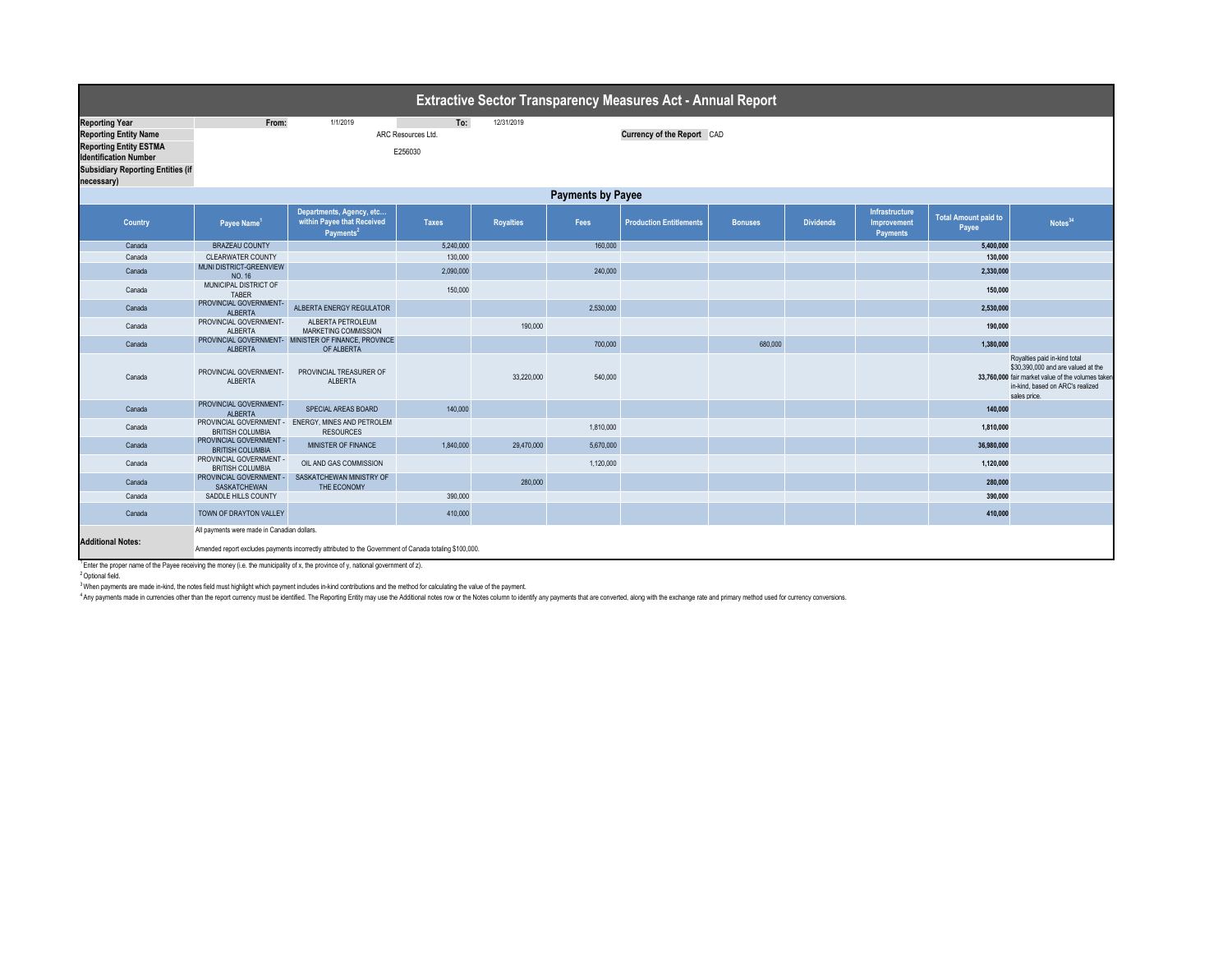| Extractive Sector Transparency Measures Act - Annual Report                                                                                                                      |                            |              |                                      |            |                                |                |                  |                                               |                                        |                                                                                                                                                               |  |
|----------------------------------------------------------------------------------------------------------------------------------------------------------------------------------|----------------------------|--------------|--------------------------------------|------------|--------------------------------|----------------|------------------|-----------------------------------------------|----------------------------------------|---------------------------------------------------------------------------------------------------------------------------------------------------------------|--|
| <b>Reporting Year</b><br><b>Reporting Entity Name</b><br><b>Reporting Entity ESTMA</b><br><b>Identification Number</b><br><b>Subsidiary Reporting Entities (if</b><br>necessary) | From:                      | 1/1/2019     | To:<br>ARC Resources Ltd.<br>E256030 | 12/31/2019 | Currency of the Report CAD     |                |                  |                                               |                                        |                                                                                                                                                               |  |
| <b>Payments by Project</b>                                                                                                                                                       |                            |              |                                      |            |                                |                |                  |                                               |                                        |                                                                                                                                                               |  |
| <b>Country</b>                                                                                                                                                                   | Project Name <sup>1</sup>  | <b>Taxes</b> | <b>Royalties</b>                     | Fees       | <b>Production Entitlements</b> | <b>Bonuses</b> | <b>Dividends</b> | Infrastructure<br><b>Improvement Payments</b> | <b>Total Amount paid by</b><br>Project | Notes <sup>23</sup>                                                                                                                                           |  |
| Canada                                                                                                                                                                           | Northeast British Columbia | 1,850,000    | 29,470,000                           | 8,590,000  |                                |                |                  |                                               | 39,910,000                             |                                                                                                                                                               |  |
| Canada                                                                                                                                                                           | Northern Alberta           | 8,540,000    | 32,910,000                           | 4,130,000  |                                |                |                  |                                               | 45,580,000                             | Royalties paid in-kind total \$30,390,000 and are<br>valued at the fair market value of the volumes<br>taken in-kind, based on ARC's realized sales<br>price. |  |
| Canada                                                                                                                                                                           | Redwater                   |              | 570,000                              | 10,000     |                                |                |                  |                                               | 580,000                                |                                                                                                                                                               |  |
| Canada                                                                                                                                                                           | Saskatchewan               |              | 210,000                              |            |                                |                |                  |                                               | 210,000                                |                                                                                                                                                               |  |
| All Payments were made in Canadian dollars.<br><b>Additional Notes<sup>3</sup>:</b>                                                                                              |                            |              |                                      |            |                                |                |                  |                                               |                                        |                                                                                                                                                               |  |

TEnter the project that the payment is attributed to. Some payments may not be attributable to a specific project, and do not need to be disclosed in the "Payments by Project" table.

<sup>2</sup> When payments are made in-kind, the notes field must highlight which payment includes in-kind contributions and the method for calculating the value of the payment.

<sup>3</sup> Any payments made in currencies other than the report currency must be identified. The Reporting Entity may use the "Additional Notes" row or the "Notes" column to identify any payments that are converted, along with t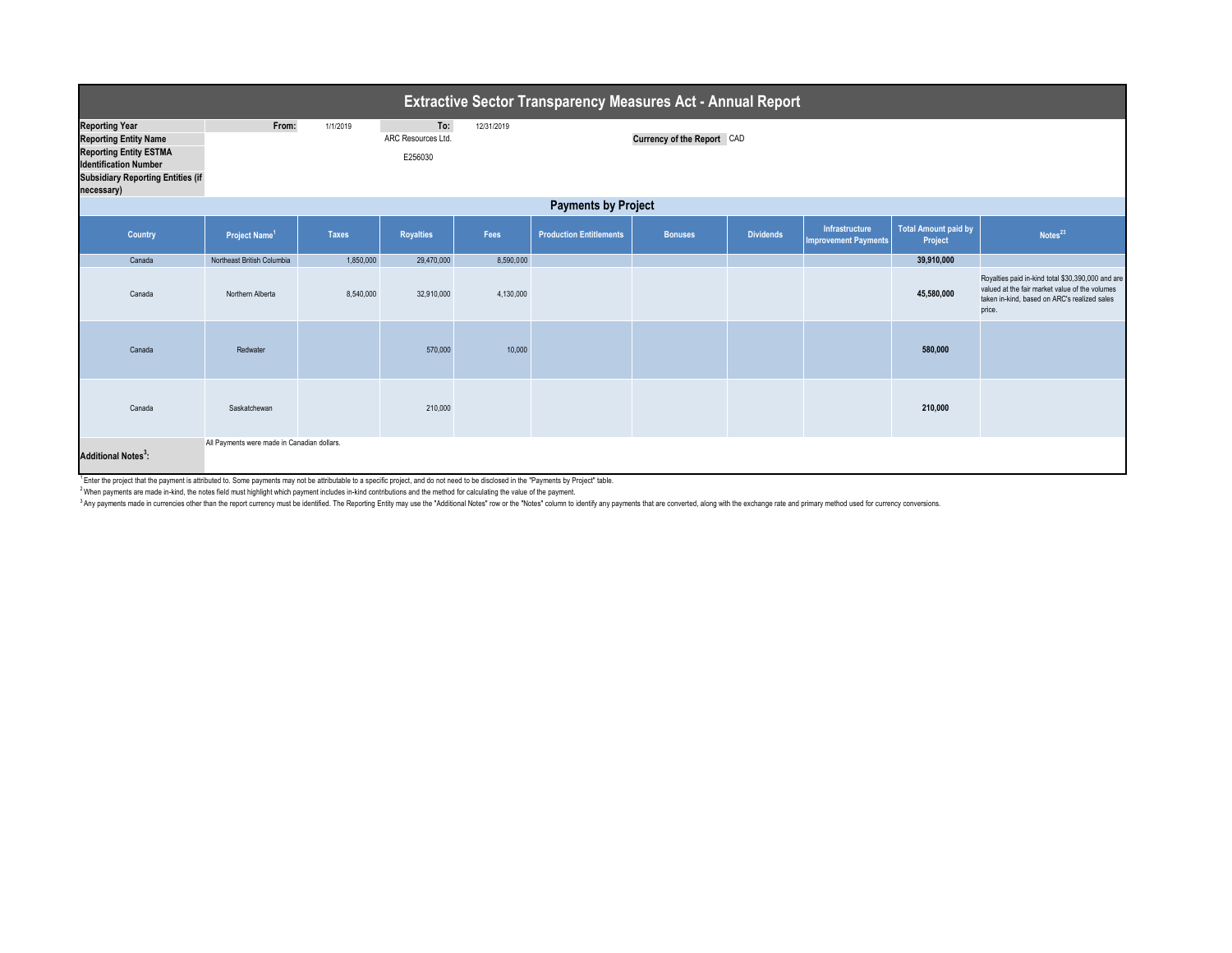

# **INTRODUCTION**

ARC Resources Ltd. ( the "Company" or "ARC") has prepared the following report ("the Report") of payments made to government entities for the year ended December 31, 2019 as required by the Extractive Sector Transparency Measures Act S.C. 2014, c.39, s.376 ("ESTMA" or the "Act").

ARC makes a broader socio-economic contribution to the local areas in which we operate in addition to the payments that are required to be reported under the Act. For further information on such broader contributions, please refer to ARC's Sustainability Report.

## BASIS OF PREPARATION

The Report has been prepared in accordance with the requirements of the Act and the Natural Resources Canada ("NRCan") Technical Reporting Specifications. The Technical Reporting Specifications provides specifications with regards to the form and manner of reporting. The following is a summary of judgments and definitions that ARC has made for the purpose of preparing the Report.

#### Payee

For purposes of the Act, a payee is:

- a) Any government in Canada or in a foreign state.
- b) A body that is established by two or more governments.

c) Any trust, board, commission, corporation or body or other authority that is established to exercise or perform, or that exercises or performs, a power, duty or function of a government for a government referred to in paragraph (a) above or a body referred to in paragraph (b) above.

Payees include governments at any level, including national, regional, state/provincial or local/municipal levels. Payees include Crown corporations and other state-owned enterprises that are exercising or performing a power, duty or function of government.

The individual department, agency or other body of the payee that received the payment is disclosed, where practical, in a supplementary note to the Report.

#### Activities within the scope of the Report

Payments made by ARC to payees relating to the commercial development of oil, gas and minerals ("commercial development") are disclosed in this Report. ARC makes payments related to its initial processing activities which are integrated with its extraction operations and comprise commercial development. The Report excludes payments that are not related to ARC's commercial development activities, as defined by the Act and in the associated Guidance document published by NRCan.

#### Project

Payments are reported at the project level except for payments that are not attributable to a specific project and are reported at the entity level. Corporate income taxes, which are typically not levied at a project level, are an example of this.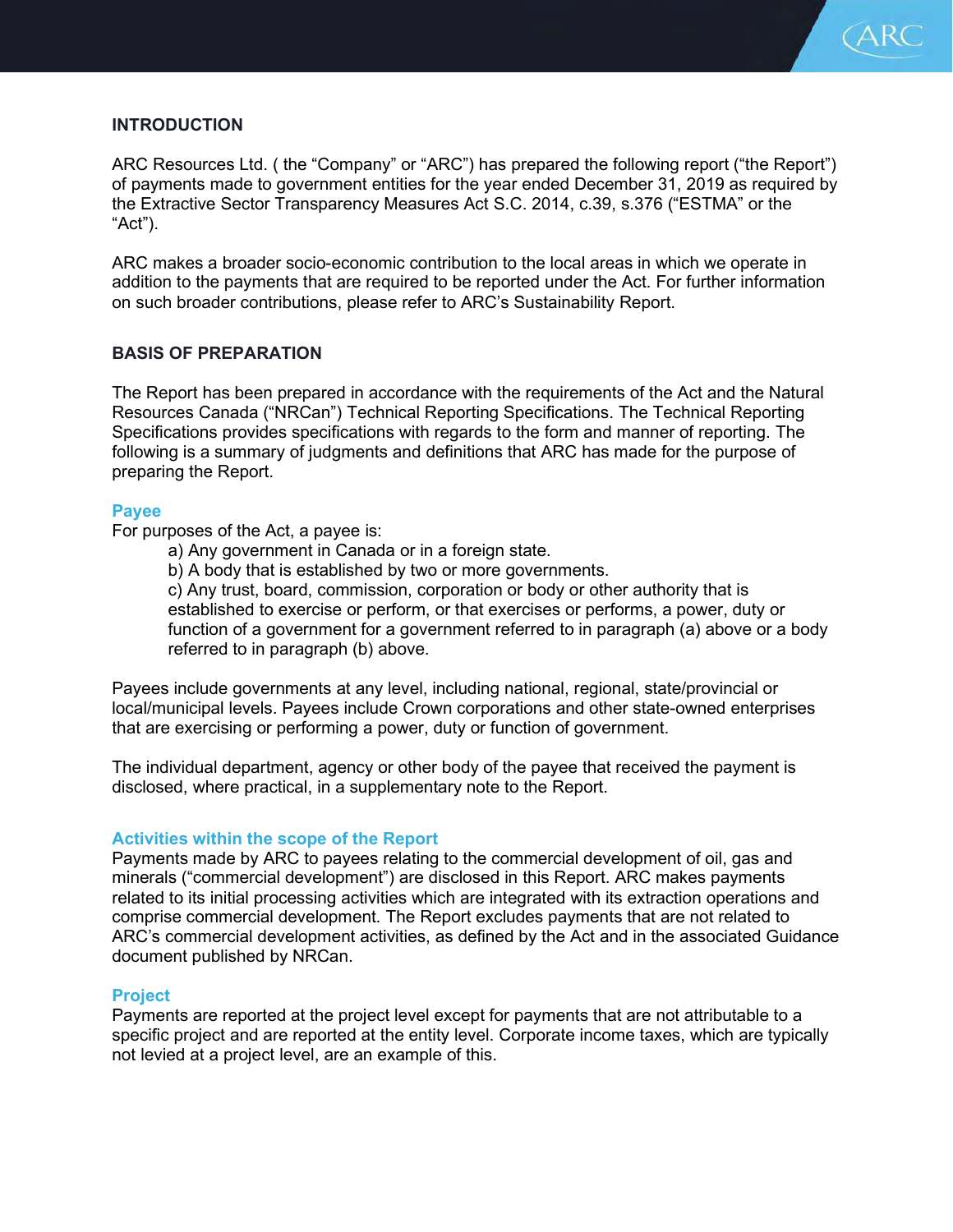A "project" means the operational activities that are governed by a single contract, license, lease, concession or similar legal agreement and form the basis for payment liabilities with a government. However, if multiple such agreements are substantially interconnected, ARC has aggregated such interconnected agreements into a single "Project" for reporting purposes, as permitted under the Act and the associated Technical Reporting Specifications published by NRCan.

CARC)

## Cash and in-kind payments

Payments are reported on a cash basis, meaning they are reported in the period in which they are paid. In-kind payments are converted to an equivalent cash value based on cost or, if cost is not determinable, the in-kind payment is reported at the fair market value. The valuation method for each payment has been disclosed in a supplementary note to the Report.

All information is reported in Canadian dollars ("Cdn\$"). Payments to the "same payee" that meet or exceed \$100,000 Cdn in one category of payment are disclosed. Payments disclosed are rounded to the nearest \$10,000 Cdn.

## Payments made in situations of joint control

Where ARC has itself made a reportable payment to a payee, regardless of whether ARC is the operator, the full amount paid has been disclosed; this is the case even where ARC as the operator has been proportionally reimbursed by its non-operating partners through a partner billing process.

## Payment Categories

The information is reported under the following payment categories.

#### Taxes

This category may include taxes paid by ARC on its income, profits or production. Taxes reported include property taxes, business taxes and certain provincial resource surcharges. Consumption taxes and personal income taxes are excluded.

#### **Royalties**

These are payments for the rights to extract oil and gas resources, typically at a set percentage of revenue less any deductions that may be taken. Royalties paid in kind are also reported under this category.

#### Fees

This category may include rental fees, entry fees and regulatory charges as well as fees or other consideration for licenses, permits or concessions. Amounts paid in ordinary course commercial transactions in exchange for services provided by a payee are excluded.

#### Production entitlements

A payee's share of oil, gas or mineral production under a production sharing agreement or a similar contractual or legislated arrangement is reported under this category. For the year ended December 31, 2019, there were no reportable production entitlement payments to a payee.

## Bonuses

Signing, discovery, production and any other type of bonuses paid to a payee are reported under this category.